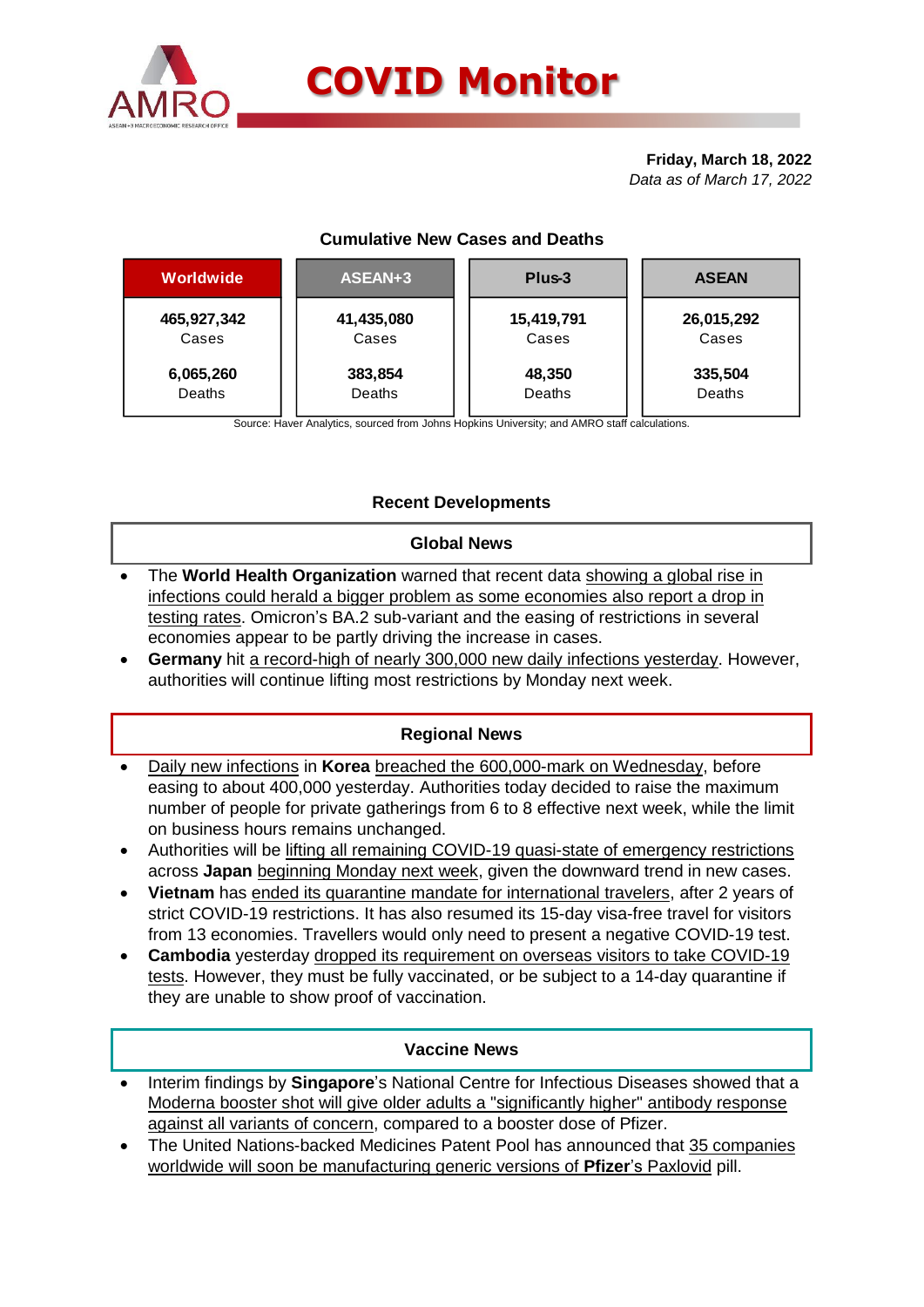| <b>Economy</b>        |         | <b>Total Cases Cases per 1M</b> | <b>New</b>               | New Cases <sup>1</sup>   | <b>New Cases</b>         | <b>ANew</b>              | Δ% New             | <b>Total</b>  | <b>New</b>          | <b>Fatality</b> |
|-----------------------|---------|---------------------------------|--------------------------|--------------------------|--------------------------|--------------------------|--------------------|---------------|---------------------|-----------------|
|                       | (000)   | <b>Population</b>               | $\text{Case} \text{s}^1$ | since $2020^2$           | per 1M Pop. <sup>1</sup> | $\text{Case} \text{s}^1$ | Cases <sup>1</sup> | <b>Deaths</b> | Deaths <sup>1</sup> | <b>Rate (%)</b> |
| Global                | 465,927 |                                 | 1,785,593                |                          |                          | 177,628                  | 0.4                | 6,065,260     | 5,040               | 1.3             |
| ASEAN+3               | 41,435  |                                 | 824,160                  |                          |                          | 170.858                  | 2.2                | 383,854       | 1,307               | 0.9             |
| $Plus-3$              | 15,420  |                                 | 471,112                  |                          |                          | 115,572                  | 3.5                | 48,350        | 710                 | 0.3             |
| ASEAN                 | 26,015  |                                 | 353,049                  |                          |                          | 55,287                   | 1.4                | 335,504       | 597                 | 1.3             |
|                       |         |                                 |                          |                          |                          |                          |                    |               |                     |                 |
| <b>China</b>          | 124     | 89                              | 1,637                    |                          | $\mathbf{1}$             | 1,254                    | 1.4                | 4,636         | $\Omega$            | 3.7             |
| Hong Kong, China      | 671     | 87,847                          | 13,584                   |                          | 1,779                    | $-18,568$                | 2.2                | 5,136         | 284                 | 0.8             |
| Japan                 | 5,967   | 47.449                          | 50,893                   |                          | 405                      | $-5,783$                 | 0.9                | 26,796        | 154                 | 0.4             |
| Korea                 | 8,658   | 166,313                         | 404,998                  |                          | 7,780                    | 138,669                  | 5.8                | 11,782        | 272                 | 0.1             |
|                       |         |                                 |                          |                          |                          |                          |                    |               |                     |                 |
| Indonesia             | 5,939   | 22,008                          | 13,026                   | $\overline{\phantom{a}}$ | 48                       | $-12,766$                | 0.2                | 153,212       | 257                 | 2.6             |
| Malaysia              | 3,927   | 118,222                         | 26,493                   |                          | 797                      | $-3,997$                 | 0.7                | 34,185        | 88                  | 0.9             |
| Philippines           | 3,673   | 33,375                          | 483                      |                          | $\overline{4}$           | $-143$                   | 0.0                | 57,880        | 89                  | 1.6             |
| Singapore             | 986     | 172,978                         | 12,080                   |                          | 2,119                    | $-4,482$                 | 1.3                | 1,182         | 9                   | 0.1             |
| Thailand              | 3,303   | 48,565                          | 23,789                   |                          | 350                      | 1,695                    | 0.7                | 24,075        | 71                  | 0.7             |
|                       |         |                                 |                          |                          |                          |                          |                    |               |                     |                 |
| Brunei Darussalam     | 121     | 267,406                         | 2,368                    |                          | 5,251                    | $-1,559$                 | 2.1                | 177           | 3                   | 0.1             |
| Cambodia              | 135     | 8,042                           | 160                      | an a                     | 10                       | $-144$                   | 0.1                | 3,049         |                     | 2.3             |
| Lao PDR               | 149     | 20.524                          | 577                      |                          | 79                       | 347                      | 0.4                | 643           |                     | 0.4             |
| Myanmar               | 608     | 11,388                          | 654                      |                          | 12                       | $-675$                   | 0.1                | 19,418        | $\overline{2}$      | 3.2             |
| Vietnam               | 7,174   | 74,418                          | 273,418                  |                          | 2,836                    | 77,009                   | 4.5                | 41,683        | 75                  | 0.6             |
|                       |         |                                 |                          |                          |                          |                          |                    |               |                     |                 |
| Australia             | 3,812   | 146,769                         | 40,634                   |                          | 1,564                    | 11,212                   | 1.1                | 5,691         | 20                  | 0.1             |
| <b>Brazil</b>         | 29,533  | 139,717                         | 39,086                   | $\overline{\phantom{a}}$ | 185                      | $-11,276$                | 0.1                | 656,693       | 330                 | 2.2             |
| France                | 23,201  | 356.976                         | 76,142                   |                          | 1,172                    | 21,033                   | 0.3                | 137,630       | 119                 | 0.6             |
| Germany               | 18,326  | 220,853                         | 215,899                  |                          | 2,602                    | 32,586                   | 1.2                | 126,651       | 196                 | 0.7             |
| India                 | 43,004  | 31,400                          | 2,821                    |                          | $\overline{2}$           | $-1,852$                 | 0.0                | 516,281       | 81                  | 1.2             |
| <b>United Kingdom</b> | 20,151  | 299,619                         | 98,982                   |                          | 1,472                    | 44,227                   | 0.5                | 163,972       | 193                 | 0.8             |
| <b>United States</b>  | 79,133  | 239,034                         | 32,268                   |                          | 97                       | $-4,319$                 | 1.2                | 965,374       | 647                 | 1.2             |

#### **ASEAN+3 and Selected Economies: COVID-19 Cases and Deaths**

Source: Haver Analytics, sourced from Johns Hopkins University; and AMRO staff calculations.

1/ Values show the 7-day average.

2/ Since January 31, 2020.

### **ASEAN+3 and Selected Economies: Vaccination Coverage Status** (Percent of population)



Sources: Our World in Data via Haver Analytics; and AMRO staff calculations.

Note: Percent of fully vaccinated population shows the number of people who received all doses prescribed by the vaccination protocol (e.g. one dose of a single-dose vaccine, or two doses of a two-dose vaccine). In the event of discrepancy between data from Our World in Data and national authorities, data from national authorities take precedence.